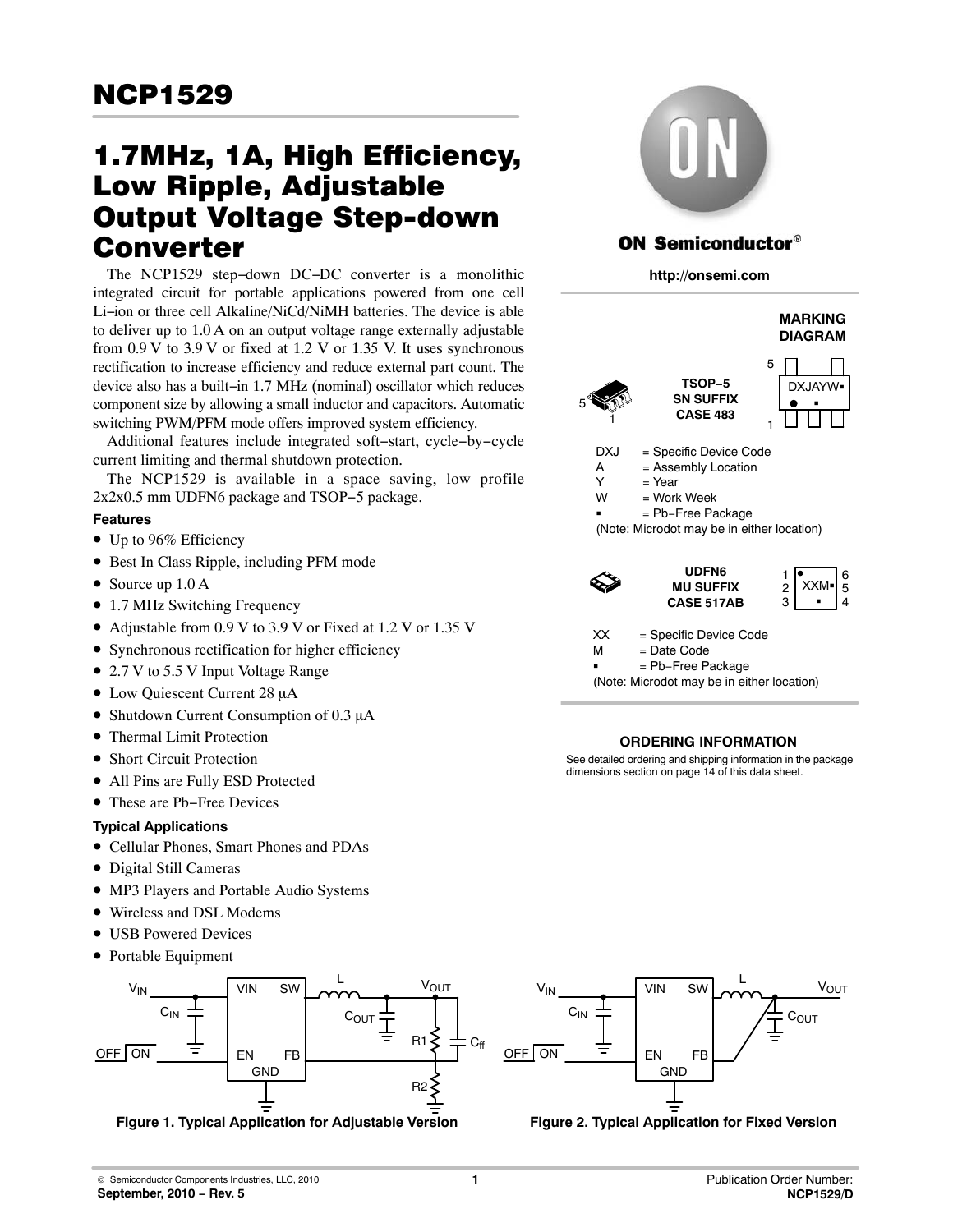### **PIN FUNCTION DESCRIPTION**

| <b>Pin</b><br>TSOP-5 | <b>Pin</b><br><b>UDFN6</b> | <b>Pin Name</b> | <b>Type</b>              | <b>Description</b>                                                                                                                            |
|----------------------|----------------------------|-----------------|--------------------------|-----------------------------------------------------------------------------------------------------------------------------------------------|
|                      | 6                          | EN              | Analog Input             | Enable for switching regulators. This pin is active HIGH and is turned off by<br>logic LOW on this pin.                                       |
| 2                    | 2,4,7<br>(Note 1)          | <b>GND</b>      | Analog /<br>Power Ground | This pin is the GND reference for the NFET power stage and the analog<br>section of the IC. The pin must be connected to the system ground.   |
| з                    | 5                          | SW              | Analog Output            | Connection from power MOSFETs to the Inductor.                                                                                                |
| 4                    | 3                          | VIN             | Analog /<br>Power Input  | Power supply input for the PFET power stage, analog and digital blocks. The<br>pin must be decoupled to ground by a 4.7 µF ceramic capacitor. |
| 5                    |                            | FB              | Analog Input             | Feedback voltage from the output of the power supply. This is the input to the<br>error amplifier.                                            |

1. Exposed pad for UDFN6 package, named Pin 7, must be connected to system ground.

### **PIN CONNECTIONS**





**Figure 3. Pin Connections − TSOP−5 Figure 4. Pin Connections − UDFN6**





### **PERFORMANCES**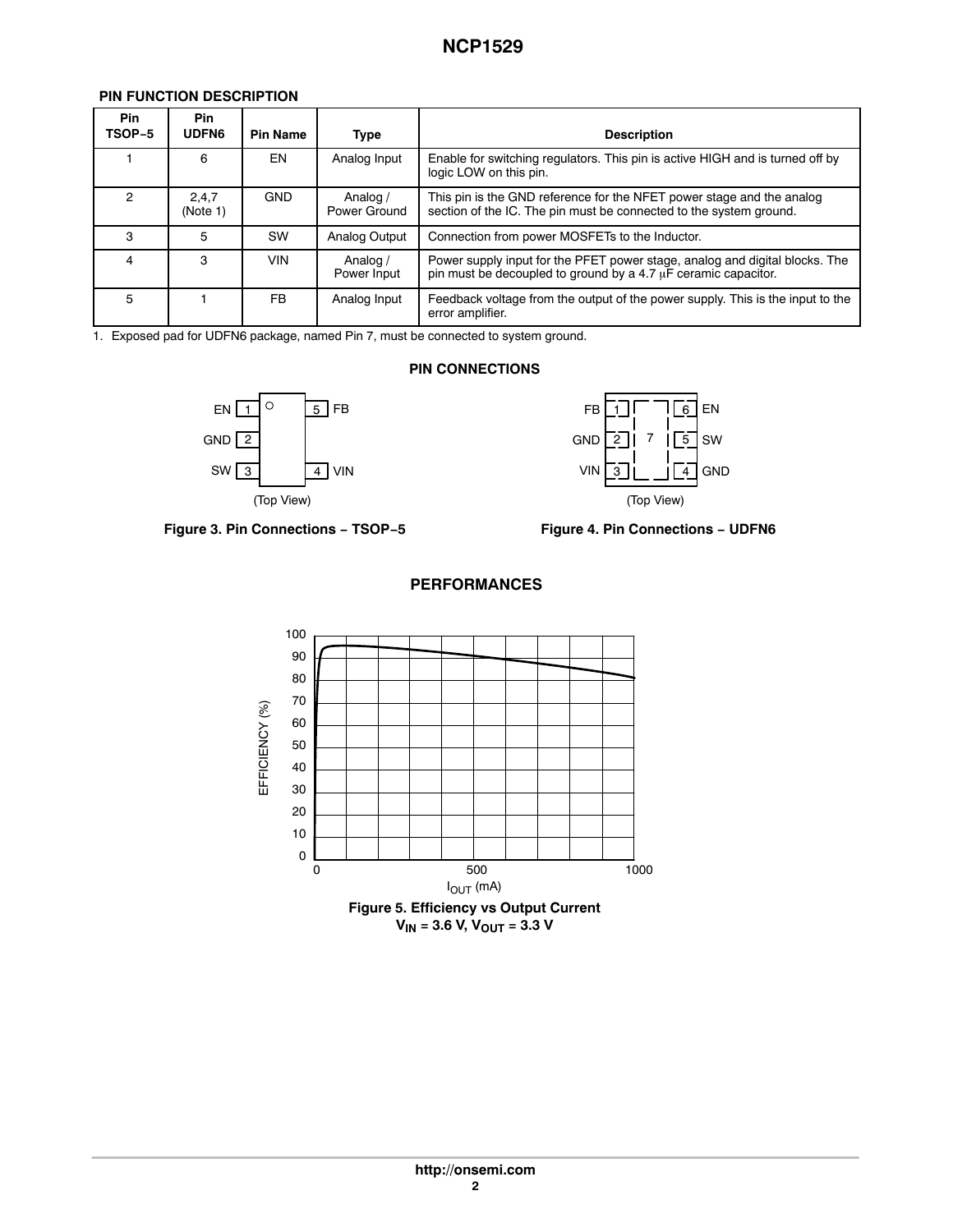### **FUNCTIONAL BLOCK DIAGRAM**



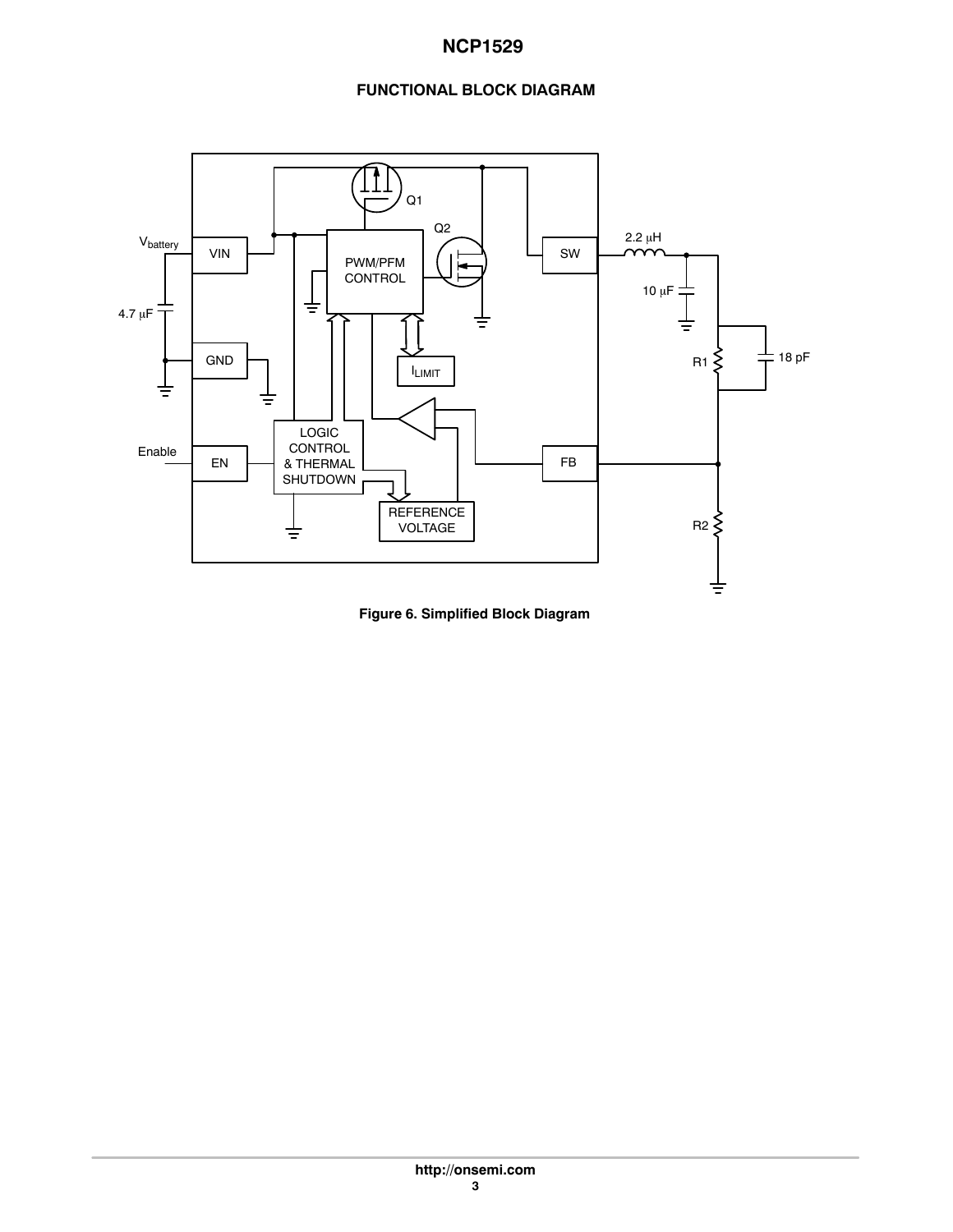### **MAXIMUM RATINGS**

| Rating                                                                                                                    | Symbol                      | Value          | Unit          |
|---------------------------------------------------------------------------------------------------------------------------|-----------------------------|----------------|---------------|
| Minimum Voltage All Pins                                                                                                  | $V_{min}$                   | $-0.3$         | ν             |
| Maximum Voltage All Pins (Note 2)                                                                                         | $V_{\text{max}}$            | 7.0            | v             |
| Maximum Voltage EN                                                                                                        | $V_{\text{max}}$            | $V_{IN} + 0.3$ | V             |
| Thermal Resistance, Junction-to-Air (TSOP-5 Package)<br>Thermal Resistance using TSOP-5 Recommended Board Layout (Note 9) | $R_{\theta$ JA              | 300<br>110     | $\degree$ C/W |
| Thermal Resistance, Junction-to-Air (UDFN6 Package)<br>Thermal Resistance using UDFN6 Recommended Board Layout (Note 9)   | $R_{\theta$ JA              | 220<br>40      | $\degree$ C/W |
| Operating Ambient Temperature Range (Notes 7 and 8)                                                                       | $T_A$                       | $-40$ to 85    | $^{\circ}C$   |
| Storage Temperature Range                                                                                                 | $\mathsf{T}_{\textsf{stg}}$ | $-55$ to 150   | °C            |
| Junction Operating Temperature (Notes 7 and 8)                                                                            | T <sub>j</sub>              | $-40$ to 150   | °C            |
| Latchup Current Maximum Rating $(T_A = 85^{\circ}C)$ (Note 5) Other Pins                                                  | Lu                          | ±100           | mA            |
| ESD Withstand Voltage (Note 4)<br>Human Body Model<br><b>Machine Model</b>                                                | $V_{\text{esd}}$            | 2.0<br>200     | kV<br>v       |
| Moisture Sensitivity Level (Note 6)                                                                                       | MSL                         |                | per IPC       |

Stresses exceeding Maximum Ratings may damage the device. Maximum Ratings are stress ratings only. Functional operation above the Recommended Operating Conditions is not implied. Extended exposure to stresses above the Recommended Operating Conditions may affect device reliability.

- 2. Maximum electrical ratings are defined as those values beyond which damage to the device may occur at  $T_A = 25^\circ C$ .
- 3. According to JEDEC standard JESD22−A108B.
- 4. This device series contains ESD protection and exceeds the following tests: Human Body Model (HBM) per JEDEC standard: JESD22−A114. Machine Model (MM) per JEDEC standard: JESD22−A115.
- 5. Latchup current maximum rating per JEDEC standard: JESD78.
- 6. JEDEC Standard: J−STD−020A.

7. In applications with high power dissipation (low V<sub>IN</sub>, high I<sub>OUT</sub>), special care must be paid to thermal dissipation issues. Board design<br>considerations – thermal dissipation vias, traces or planes and PCB material –  $R<sub>BJA</sub>$  (for more information, see design and layout consideration section). Environmental conditions such as ambient temperature  $T_A$  brings thermal limitation on maximum power dissipation allowed.

The following formula gives calculation of maximum ambient temperature allowed by the application:

 $T_{A \text{ MAX}} = T_{J \text{ MAX}} - (R_{\theta JA} \times P_{d})$ 

Where:  $T_J$  is the junction temperature,

 $P_d$  is the maximum power dissipated by the device (worst case of the application),

- and  $R_{\theta JA}$  is the junction-to-ambient thermal resistance.
- 8. To prevent permanent thermal damages, this device include a thermal shutdown which engages at 180°C (typ).

9. Board recommended TSOP−5 and UDFN6 layouts are described on Layout Considerations section.



**Figure 8. Power Derating**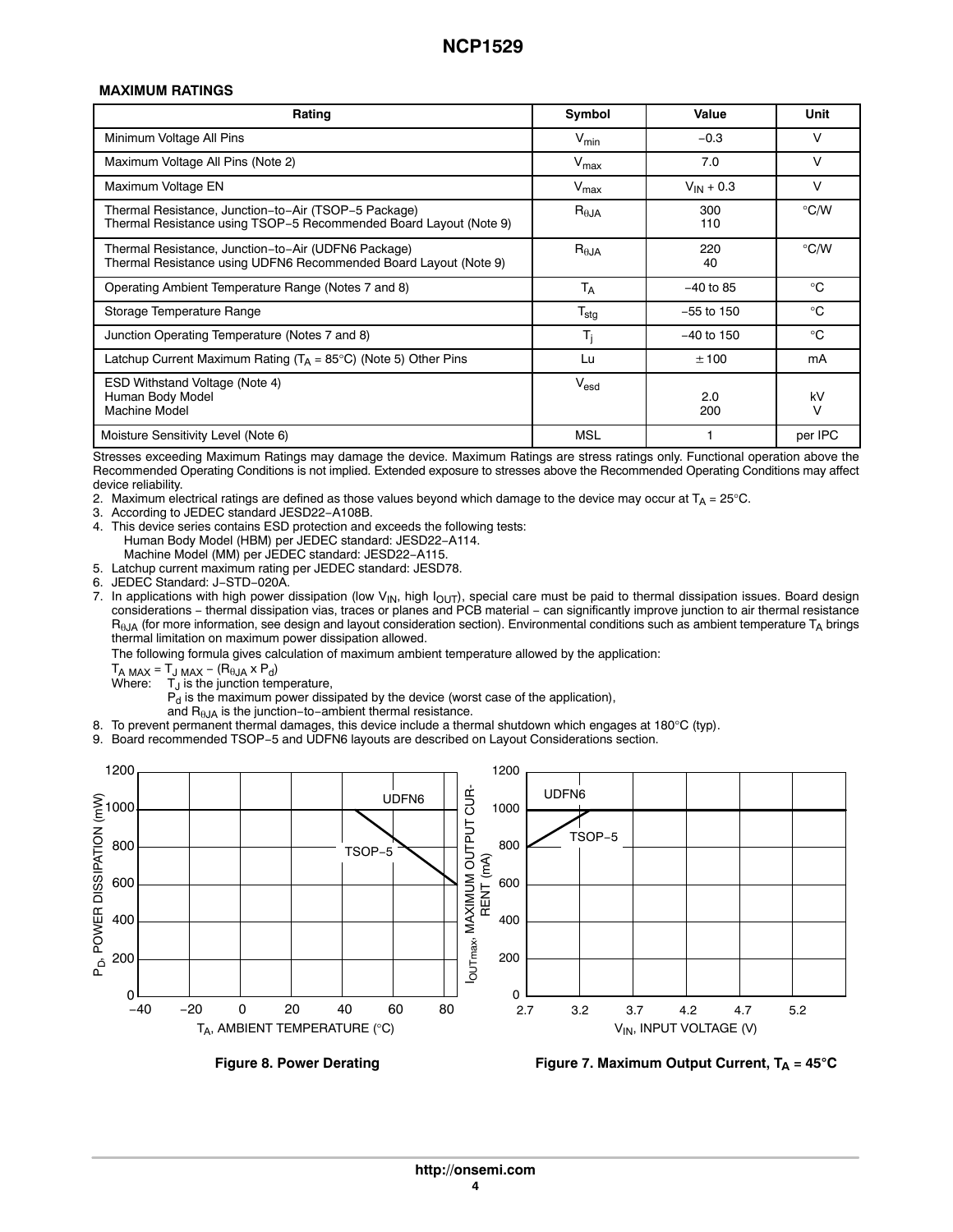| <b>ELECTRICAL CHARACTERISTICS</b> (Typical values are referenced to $T_A = +25^{\circ}$ C, Min and Max values are referenced -40°C to |
|---------------------------------------------------------------------------------------------------------------------------------------|
| +85°C ambient temperature, unless otherwise noted, operating conditions $V_{N}$ = 3.6 V, $V_{OUT}$ = 1.2 V, unless otherwise noted.)  |

| Rating                                                | <b>Conditions</b>                                                                                 |                            | Min                                                  | <b>Typ</b>           | Max                                                       | Unit              |  |
|-------------------------------------------------------|---------------------------------------------------------------------------------------------------|----------------------------|------------------------------------------------------|----------------------|-----------------------------------------------------------|-------------------|--|
| <b>INPUT VOLTAGE</b>                                  |                                                                                                   |                            |                                                      |                      |                                                           |                   |  |
| Input Voltage Range                                   |                                                                                                   | $V_{in}$                   | 2.7                                                  | $\equiv$             | 5.5                                                       | V                 |  |
| Quiescent Current                                     | No Switching, No load                                                                             | Ιo                         | $\overline{\phantom{0}}$                             | 28                   | 39                                                        | μA                |  |
| <b>Standby Current</b>                                | <b>EN Low</b>                                                                                     | Istb                       | $\overline{\phantom{0}}$                             | 0.3                  | 1.0                                                       | μA                |  |
| Under Voltage Lockout                                 | V <sub>IN</sub> Falling                                                                           | VUVLO                      | 2.2                                                  | 2.4                  | 2.55                                                      | V                 |  |
| <b>Under Voltage Hysteretis</b>                       |                                                                                                   | <b>VUVLOH</b>              | $\equiv$                                             | 100                  | L.                                                        | mV                |  |
| <b>ANALOG AND DIGITAL PIN</b>                         |                                                                                                   |                            |                                                      |                      |                                                           |                   |  |
| Positive going Input High Voltage Threshold           |                                                                                                   | V <sub>IH</sub>            | 1.2                                                  | $\equiv$             | $\overline{\phantom{0}}$                                  | V                 |  |
| Negative going Input High Voltage Threshold           |                                                                                                   | $V_{IL}$                   |                                                      |                      | 0.4                                                       | $\vee$            |  |
| <b>EN Threshold Hysteresis</b>                        |                                                                                                   | <b>VENH</b>                | $\overline{\phantom{0}}$                             | 100                  |                                                           | mV                |  |
| <b>EN High Input Current</b>                          | $EN = 3.6 V$                                                                                      | <b>ENH</b>                 | $\equiv$                                             | 1.5                  | $\equiv$                                                  | μA                |  |
| <b>OUTPUT</b>                                         |                                                                                                   |                            |                                                      |                      |                                                           |                   |  |
| Feedback Voltage Level                                | Adjustable Version<br>Fixed Version at 1.2 V<br>Fixed Version at 1.35 V                           | $V_{FB}$                   | $\qquad \qquad -$<br>$\equiv$                        | 0.6<br>1.2<br>1.35   | $\overline{\phantom{0}}$<br>$\qquad \qquad -$<br>$\equiv$ | $\vee$            |  |
| Output Voltage Range (Notes 10, 11)                   | USB or 5 V Rail Powered Applications<br>(V <sub>IN</sub> from 4.3 V to 5.5 V) (Note 12)           | <b>VOUT</b>                | 0.9<br>0.9                                           | $\equiv$<br>$\equiv$ | 3.3<br>3.9                                                | $\vee$            |  |
| Output Voltage Accuracy                               | Room Temperature (Note 13)<br>Overtemperature Range                                               | $\Delta V_{\text{OUT}}$    | $\qquad \qquad -$<br>-3                              | ±1<br>±2             | $\overline{\phantom{0}}$<br>$+3$                          | %                 |  |
| Maximum Output Current (Note 10)                      |                                                                                                   | <b>IOUTMAX</b>             | 1                                                    | $\equiv$             | $\overline{\phantom{0}}$                                  | A                 |  |
| Output Voltage Load Regulation<br>Overtemperature     | Load = 100 mA to 1000 mA (PWM Mode)<br>Load = $0$ mA to 100 mA (PFM Mode)                         | $V_{LOADR}$                | $\equiv$<br>$\equiv$                                 | $-0.9$<br>1.1        | $\overline{\phantom{0}}$<br>$\equiv$                      | %                 |  |
| <b>Load Transient Response</b><br>Rise/Fall Time 1 µs | 10 mA to 100 mA Load Step<br>(PFM to PWM Mode)<br>200 mA to 600 mA Load Step<br>(PWM to PWM Mode) | $V_{LOADT}$                | $\overline{\phantom{0}}$<br>$\overline{\phantom{0}}$ | 40<br>85             | $\overline{\phantom{0}}$<br>$\overline{\phantom{0}}$      | mV                |  |
| Output Voltage Line Regulation Load = 100 mA          | $V_{IN}$ = 2.7 V to 5.5 V                                                                         | $V_{LINER}$                | $\equiv$                                             | 0.05                 | $\equiv$                                                  | %                 |  |
| Line Transient Response Load = 100 mA                 | 3.6 V to 3.2 V Line Step (Fall Time = $50 \mu s$ )                                                | $V_{LINET}$                |                                                      | 6.0                  | $\overline{\phantom{0}}$                                  | mV <sub>PP</sub>  |  |
| Output Voltage Ripple                                 | $I_{OUT} = 0$ mA<br>$I_{OUT}$ = 300 mA                                                            | VRIPPLE                    | $\equiv$                                             | 8.0<br>3.0           | $\overline{\phantom{a}}$                                  | $mV_{PP}$         |  |
| <b>Switching Frequency</b>                            |                                                                                                   | $\mathsf{F}_{\mathsf{SW}}$ | 1.2                                                  | 1.7                  | 2.2                                                       | <b>MHz</b>        |  |
| Duty Cycle                                            |                                                                                                   | D                          | $\overline{\phantom{0}}$                             | $\equiv$             | 100                                                       | %                 |  |
| Soft-Start Time                                       | Time from EN to 90% of Output Voltage                                                             | t <sub>START</sub>         | $\overline{\phantom{0}}$                             | 310                  | 500                                                       | μS                |  |
| <b>POWER SWITCHES</b>                                 |                                                                                                   |                            |                                                      |                      |                                                           |                   |  |
| High-Side MOSFET On-Resistance                        |                                                                                                   | R <sub>ONHS</sub>          | $\overline{\phantom{0}}$                             | 400                  |                                                           | $m\Omega$         |  |
| Low-Side MOSFET On-Resistance                         |                                                                                                   | RONLS                      | $\qquad \qquad -$                                    | 300                  | $\overline{\phantom{a}}$                                  | $m\Omega$         |  |
| High-Side MOSFET Leakage Current                      |                                                                                                   | <b>ILEAKHS</b>             | $\qquad \qquad -$                                    | 0.05                 | $\overline{\phantom{0}}$                                  | μA                |  |
| Low-Side MOSFET Leakage Current                       |                                                                                                   | <b>ILEAKLS</b>             |                                                      | 0.01                 |                                                           | μA                |  |
| <b>PROTECTION</b>                                     |                                                                                                   |                            |                                                      |                      |                                                           |                   |  |
| DC-DC Short Circuit Protection                        | Peak Inductor Current                                                                             | <b>I</b> <sub>PK</sub>     | $\overline{\phantom{0}}$                             | 1.6                  |                                                           | A                 |  |
| Thermal Shutdown Threshold                            |                                                                                                   | $T_{SD}$                   | $\qquad \qquad -$                                    | 180                  | $\overline{\phantom{0}}$                                  | °C                |  |
| Thermal Shutdown Hysteresis                           |                                                                                                   | T <sub>SDH</sub>           |                                                      | 40                   |                                                           | $^\circ \text{C}$ |  |

10.Functionality guaranteed per design and characterization.

11. Whole output voltage range is available for adjustable versions only. By topology, the maximum output voltage will be equal or lower than the input voltage.

12.See chapter "USB or 5 V Rail Powered Applications".

13.For adjustable versions only, the overall output voltage tolerance depends upon the accuracy of the external resistor (R1 and R2). Specified value assumes that external resistor have 0.1% tolerance.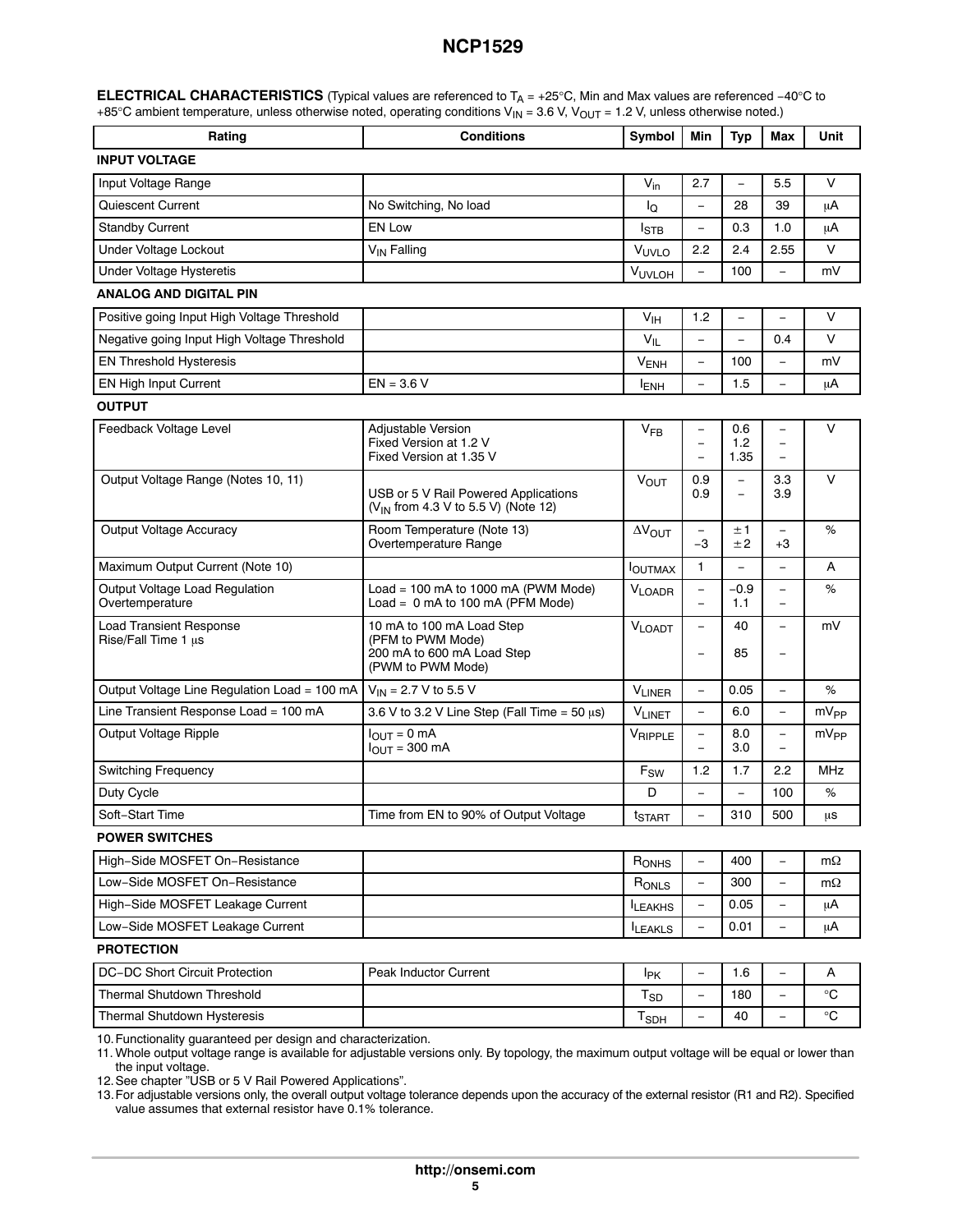### **TABLE OF GRAPHS**

|                        | Typical Characteristics for Step-down Converter |                         | <b>Figure</b> |
|------------------------|-------------------------------------------------|-------------------------|---------------|
| η                      | Efficiency                                      | vs. Output Current      | 10, 11, 12    |
| $I_q$ ON               | Quiescent Current, PFM no load                  | vs. Input Voltage       | 9             |
| $I_q$ OFF              | Standby Current, EN Low                         | vs. Input Voltage       | 8             |
| $F_{\text{SW}}$        | <b>Switching Frequency</b>                      | vs. Ambient Temperature | 13            |
| <b>VLOADR</b>          | Load Regulation                                 | vs. Load Current        | 14            |
| <b>VLOADT</b>          | <b>Load Transient Response</b>                  |                         | 16, 17        |
| <b>VLINER</b>          | Line Regulation                                 | vs. Output Current      | 15            |
| V <sub>LINET</sub>     | <b>Line Transient Response</b>                  |                         | 18, 19        |
| t <sub>START</sub>     | Soft Start                                      |                         | 20            |
| <b>I</b> <sub>PK</sub> | <b>Short Circuit Protection</b>                 |                         | 21            |
| V <sub>UVLO</sub>      | Under Voltage Lockout Threshold                 | vs. Ambient Temperature | 22            |
| $V_{IL}$ , $V_{IH}$    | Enable Threshold                                | vs. Ambient Temperature | 23            |
| P, G                   | Phase & Gain Performance                        |                         | 24            |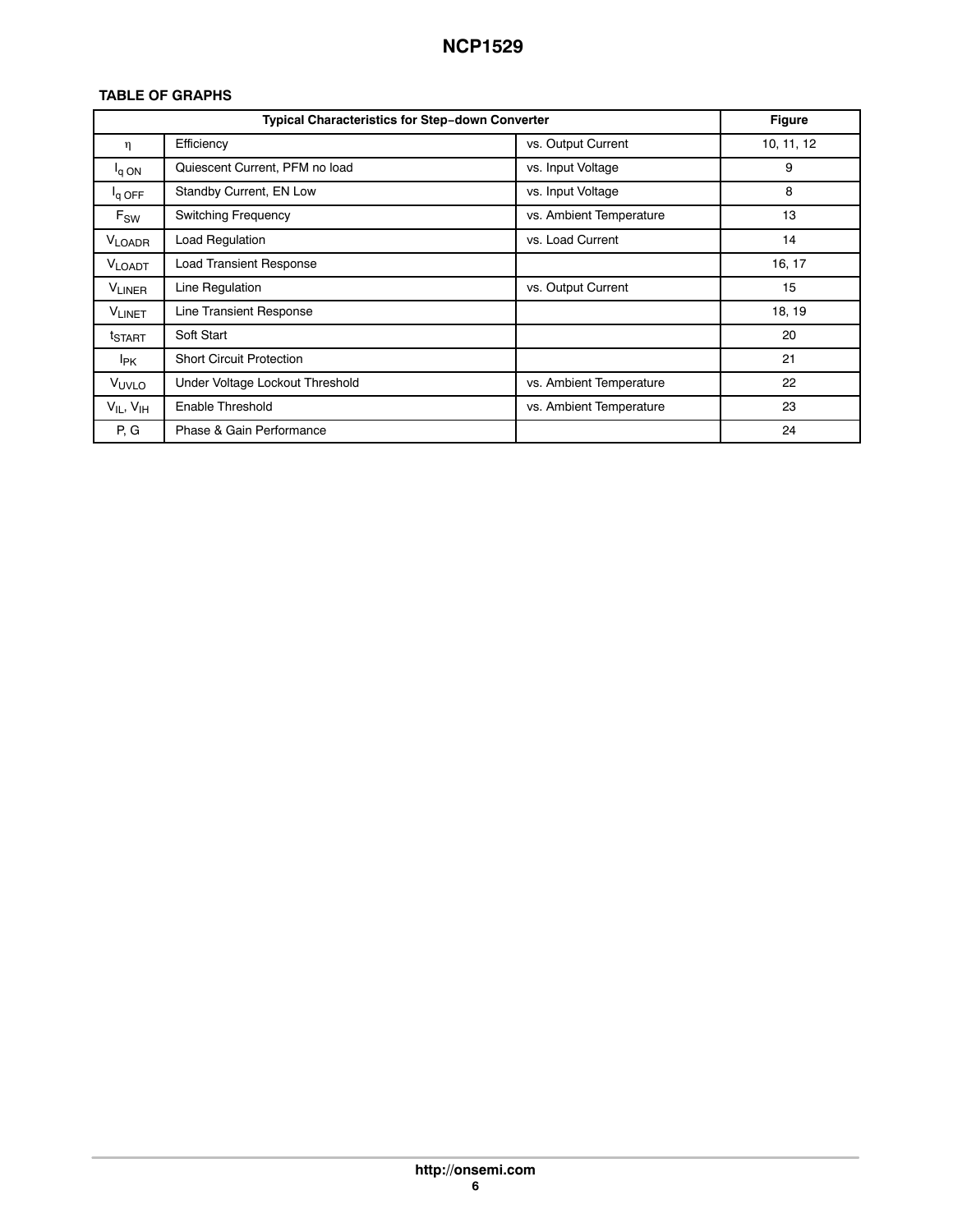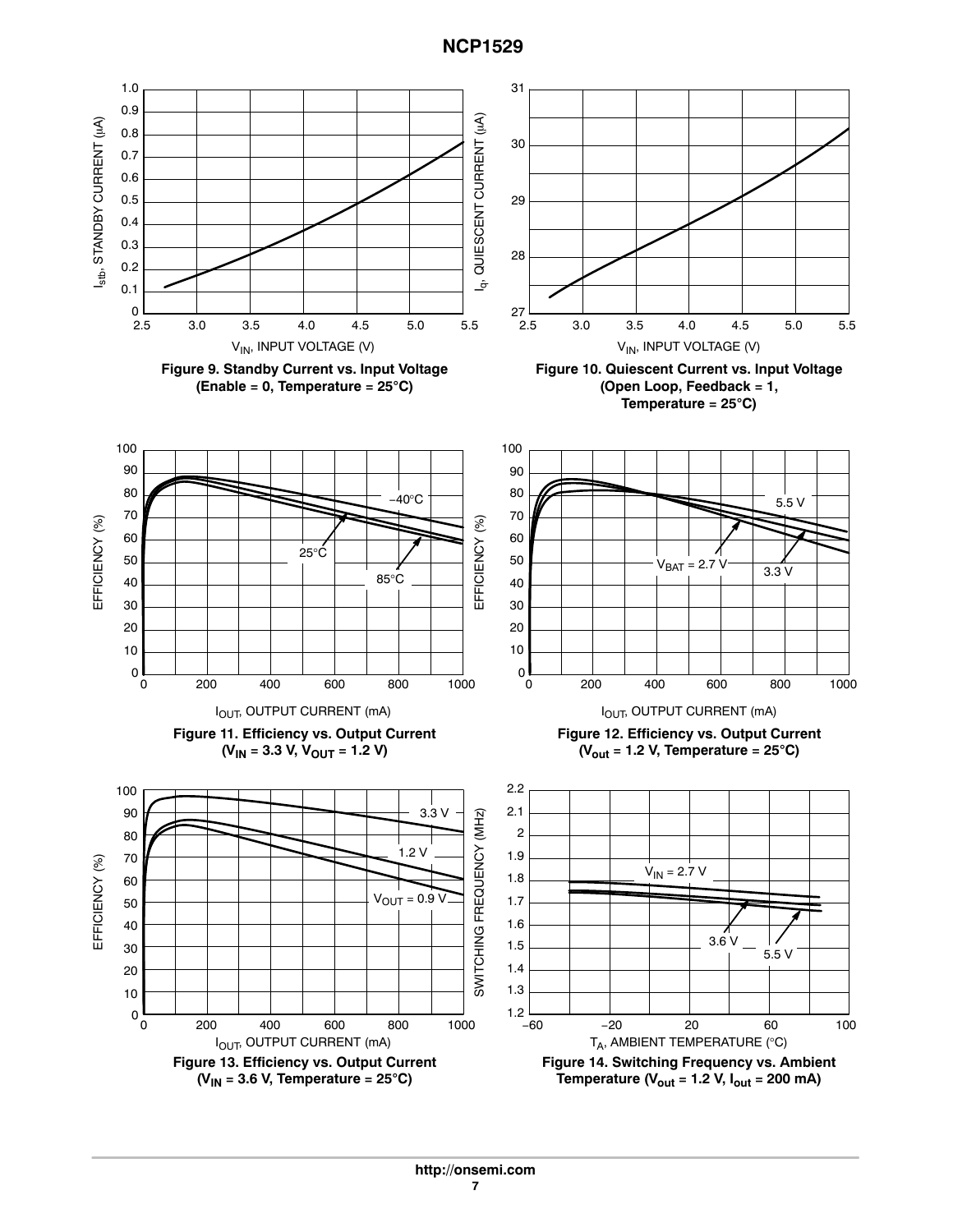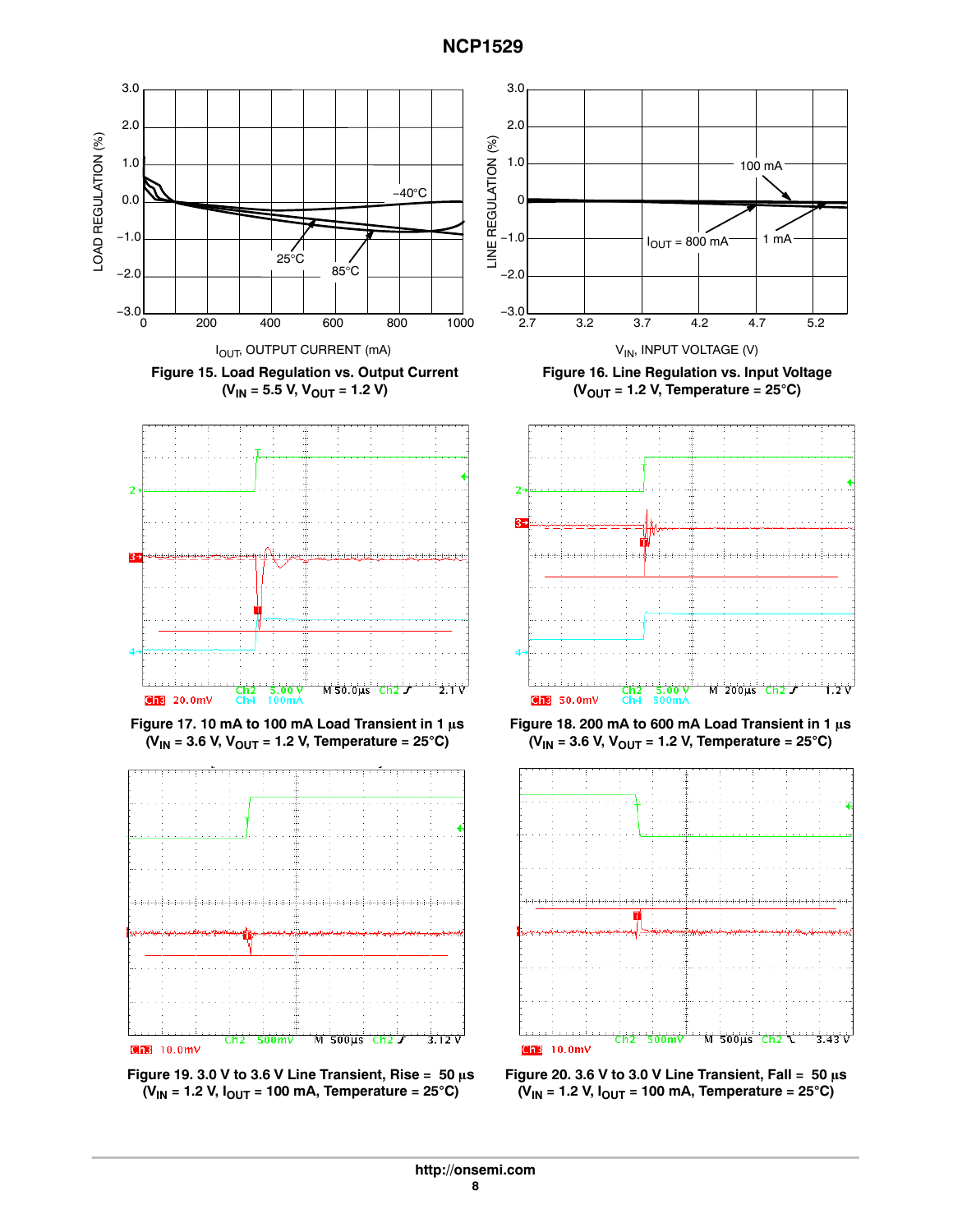

**Figure 21. Typical Soft**−Start (V<sub>IN</sub> = 3.6 V, V<sub>OUT</sub> = 1.2 V,<br>I<sub>OUT</sub> = 100 mA, Temperature = 25°C)  $I_{OUT}$  = 100 mA, Temperature = 25°C)



**Figure 22. Short−Circuit Protection (VIN = 3.6 V,** igure 22. Short–Circuit Protection (V<sub>IN</sub> = 3.6 <mark>\</mark><br>V<sub>OUT</sub> = 1.2 V, I<sub>OUT</sub> = CC, Temperature = 25°C)

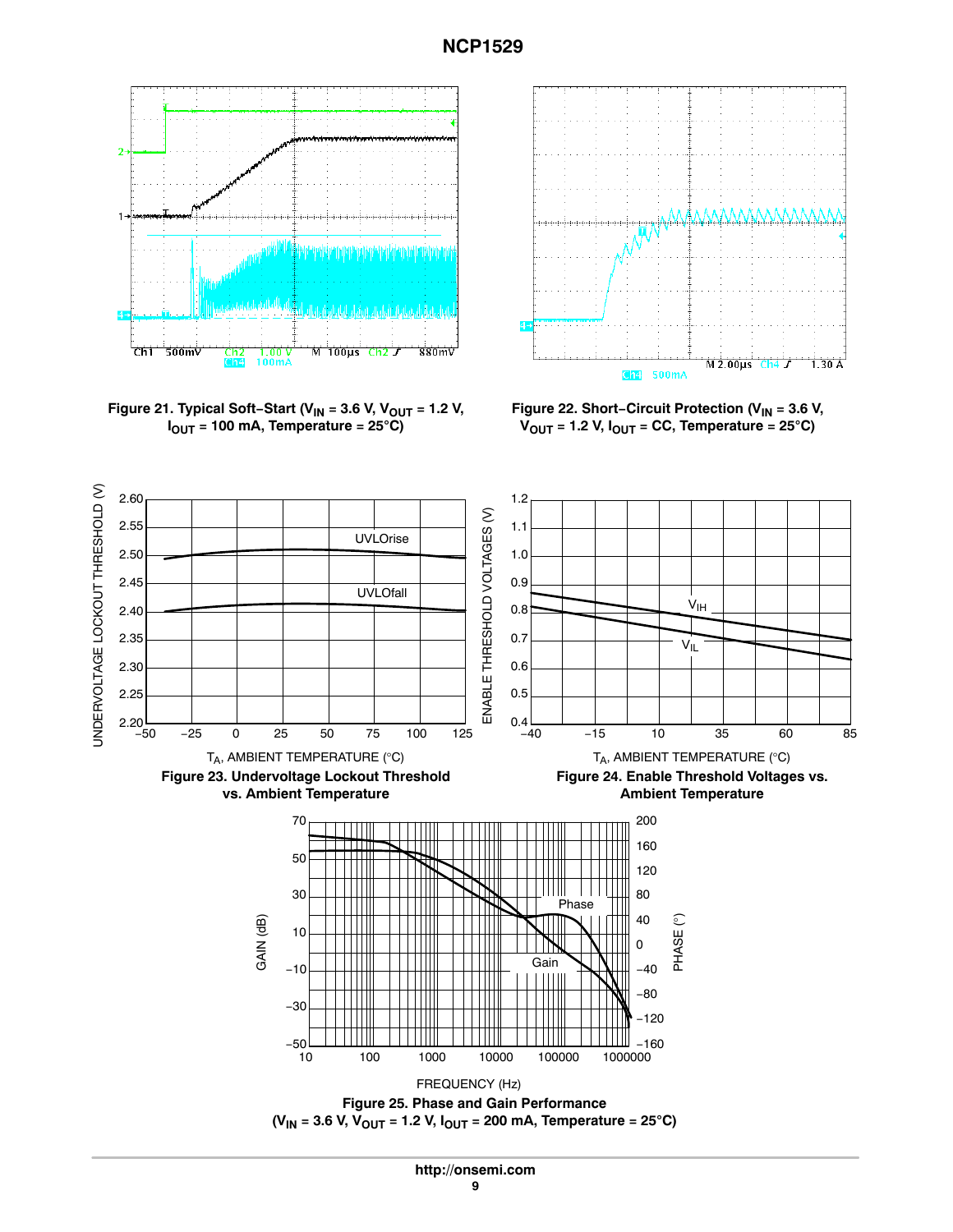#### **DC/DC OPERATION DESCRIPTION**

### **Detailed Description**

The NCP1529 uses a constant frequency, current mode step−down architecture. Both the main (P−channel MOSFET) and synchronous (N−channel MOSFET) switches are internal.

The output voltage is set by an external resistor divider in the range of 0.9 V to 3.9 V and can source at least 1A.

The NCP1529 works with two modes of operation; PWM/PFM depending on the current required. In PWM mode, the device can supply voltage with a tolerance of  $\pm 3\%$  and 90% efficiency or better. Lighter load currents cause the device to automatically switch into PFM mode to reduce current consumption and extended battery life.

Additional features include soft−start, undervoltage protection, current overload protection and thermal shutdown protection. As shown on Figure [1,](#page-0-0) only six external components are required. The part uses an internal reference voltage of 0.6 V. It is recommended to keep NCP1529 in shutdown mode until the input voltage is 2.7 V or higher.

#### **PWM Operating Mode**

In this mode, the output voltage of the device is regulated by modulating the on−time pulse width of the main switch Q1 at a fixed 1.7 MHz frequency.

The switching of the PMOS Q1 is controlled by a flip−flop driven by the internal oscillator and a comparator that compares the error signal from an error amplifier with the sum of the sensed current signal and compensation ramp.

The driver switches ON and OFF the upper side transistor (Q1) while the lower side transistor is switched OFF then ON.

At the beginning of each cycle, the main switch Q1 is turned ON by the rising edge of the internal oscillator clock. The inductor current ramps up until the sum of the current sense signal and compensation ramp becomes higher than the error amplifier's voltage. Once this has occurred, the PWM comparator resets the flip−flop, Q1 is turned OFF while the synchronous switch Q2 is turned ON. Q2 replaces the external Schottky diode to reduce the conduction loss and improve the efficiency. To avoid overall power loss, a certain amount of dead time is introduced to ensure Q1 is completely turned OFF before Q2 is being turned ON.



#### **PFM Operating Mode**

Under light load conditions, the NCP1529 enters in low current PFM mode of operation to reduce power consumption. The output regulation is implemented by pulse frequency modulation. If the output voltage drops below the threshold of PFM comparator a new cycle will be initiated by the PFM comparator to turn on the switch Q1. Q1 remains ON during the minimum on time of the structure while Q2 is in its current source mode. The peak inductor current depends upon the drop between input and output voltage. After a short dead time delay where Q1 is switched OFF, Q2 is turned in its ON state. The negative current detector will detect when the inductor current drops below zero and sends a signal to turn Q2 to current source mode to prevent a too large deregulation of the output voltage. When the output voltage falls below the threshold of the PFM comparator, a new cycle starts immediately.

![](_page_9_Figure_15.jpeg)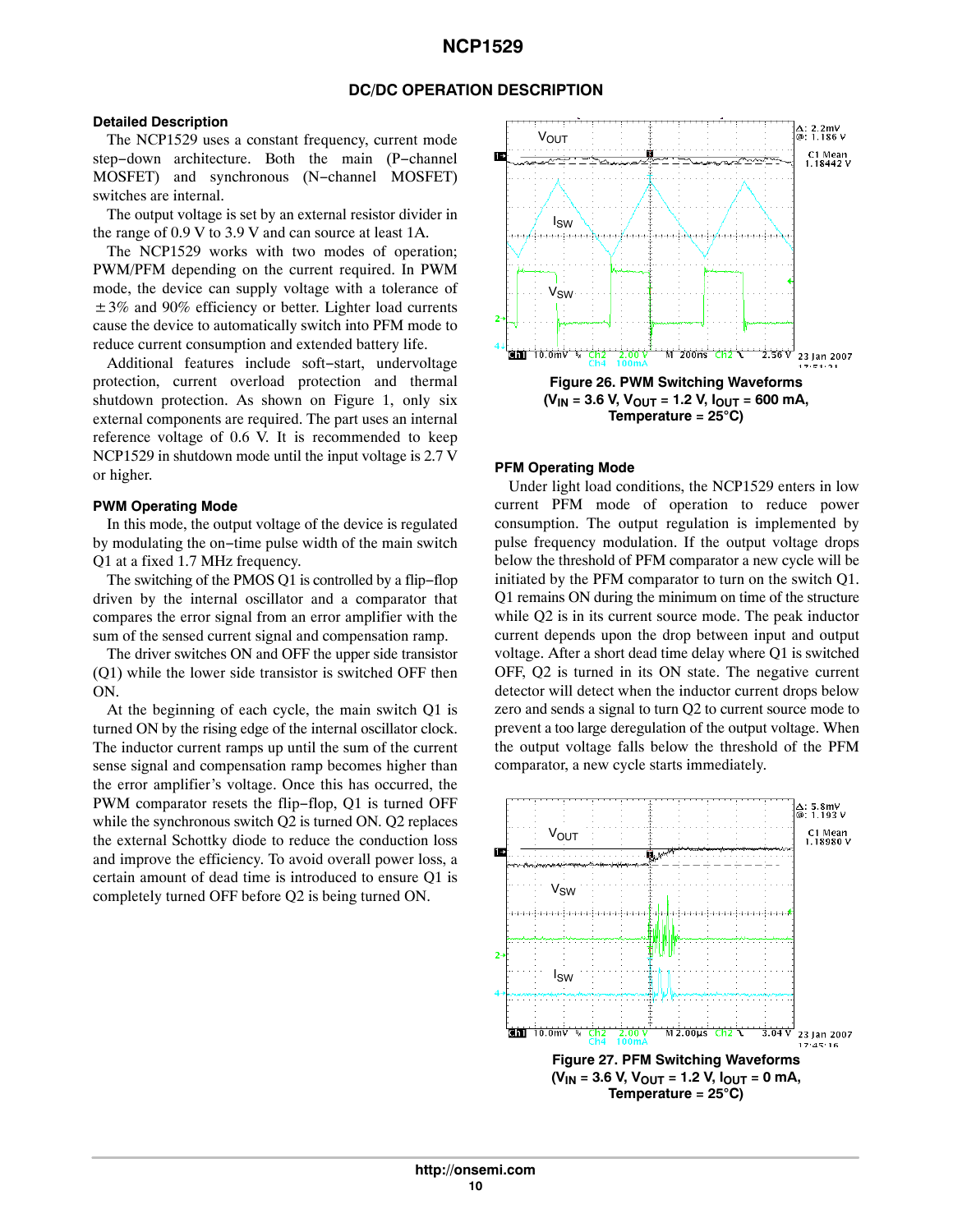### **Soft−Start**

The NCP1529 uses soft−start to limit the inrush current when the device is initially powered up or enabled. Soft start is implemented by gradually increasing the reference voltage until it reaches the full reference voltage. During startup, a pulsed current source charges the internal soft−start capacitor to provide gradually increasing reference voltage. When the voltage across the capacitor ramps up to the nominal reference voltage, the pulsed current source will be switched off and the reference voltage will switch to the regular reference voltage.

### **Cycle−by−cycle Current Limitation**

From the block diagram, an I<sub>LIM</sub> comparator is used to realize cycle−by−cycle current limit protection. The comparator compares the SW pin voltage with the reference voltage, which is biased by a constant current. If the inductor current reaches the limit, the ILIM comparator detects the SW voltage falling below the reference voltage and releases the signal to turn off the switch Q1. The cycle−by−cycle current limit is set at 1600 mA (nom).

### **Low Dropout Operation**

The NCP1529 offers a low input to output voltage difference. The NCP1529 can operate at 100% duty cycle.

In this mode the PMOS (Q1) remains completely ON. The minimum input voltage to maintain regulation can be calculated as:

$$
V_{out} = V_{OUT(max)} + \left(I_{OUT}\!\!\left(R_{DS(on)}\!\!-\!\!R_{INDUCTOR}\right)\right) \quad \text{(eq. 1)}
$$

- $V_{OUT}$ : Output Voltage (V)
- I<sub>OUT</sub>: Max Output Current
- RDS(on): P−Channel Switch RDS(on)
- RINDUCTOR: Inductor Resistance (DCR)

#### **Undervoltage Lockout**

The Input voltage  $V_{IN}$  must reach 2.4 V (typ) before the NCP1529 enables the DC/DC converter output to begin the start up sequence (see soft−start section). The UVLO threshold hysteresis is typically 100 mV.

#### **Shutdown Mode**

Forcing this pin to a voltage below 0.4 V will shut down the IC. In shutdown mode, the internal reference, oscillator and most of the control circuitries are turned off. Therefore, the typical current consumption will be  $0.3 \mu A$  (typical value). Applying a voltage above 1.2 V to EN pin will enable the DC/DC converter for normal operation. The device will go through soft−start to normal operation.

#### **Thermal Shutdown**

Internal Thermal Shutdown circuitry is provided to protect the integrated circuit in the event that the maximum junction Temperature is exceeded. If the junction temperature exceeds 180°C, the device shuts down. In this mode all power transistors and control circuits are turned off. The device restarts in soft−start after the temperature drops below 140°C. This feature is provided to prevent catastrophic failures from accidental device overheating.

### **Short Circuit Protection**

When the output is shorted to ground, the device limits the inductor current. The duty−cycle is minimum and the consumption on the input line is 550 mA (typ). When the short circuit condition is removed, the device returns to the normal mode of operation.

### **USB or 5 V Rail Powered Applications**

For USB or 5 V rail powered applications, NCP1529 is able to supply voltages up to 3.9 V, 600 mA, operating in PWM mode only, with high efficiency (Figure 28), low output voltage ripple and good load regulation results over all current range (Figure 29).

![](_page_10_Figure_24.jpeg)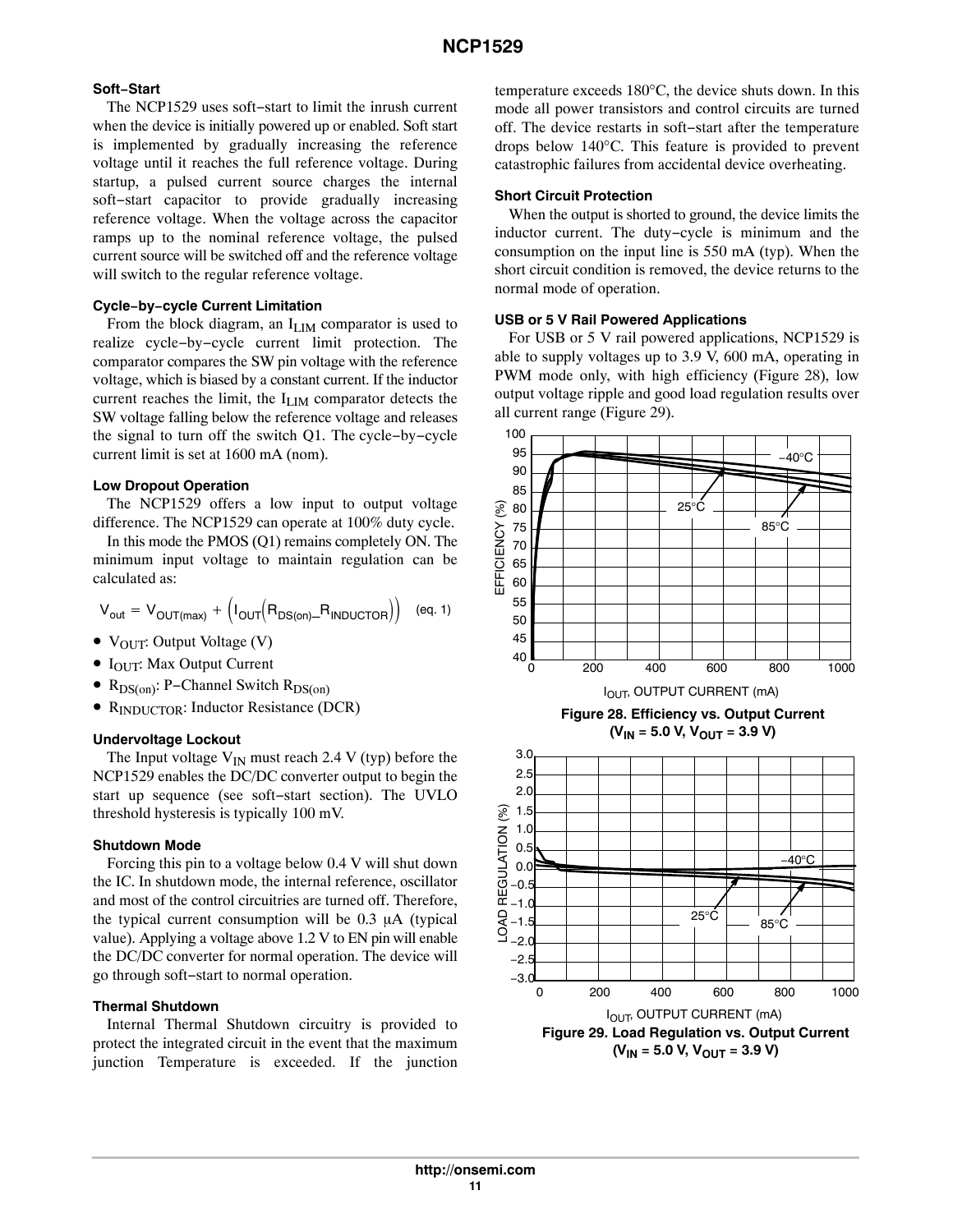### **APPLICATION INFORMATION**

### **Output Voltage Selection**

In case of adjustable versions, the output voltage is programmed through an external resistor divider connected from  $V_{\text{OUT}}$  to FB then to GND.

For low power consumption and noise immunity, the resistor from FB to GND (R2) should be in the [100k−600k] range. If R2 is 200 k given the  $V_{FB}$  is 0.6 V, the current through the divider will be  $3.0 \mu A$ .

The formula below gives the value of  $V_{\text{OUT}}$ , given the desired R1 and the R1 value:

 $V_{out} = V_{FB} \times (1 + R1/R2)$  (eq. 2)

• VOUT: Output Voltage (V)

- $V_{FB}$ : Feedback Voltage = 0.6 V
- R1: Feedback Resistor from V<sub>OUT</sub> to FB
- R2: Feedback Resistor from FB to GND

#### **Manufacturer Part Number Case Size Value (-F) DC Bias (V) Technology** MURATA | GRM15 series | 0402 | 4.7 | 6.3 | X5R MURATA | GRM18 series | 0603 | 4.7 | 10 | X5R TDK | C1608 series | 0603 | 4.7 | 6.3 | X5R TDK | C1608 series | 0603 | 4.7 | 10 | X5R

### **Table 1. LIST OF INPUT CAPACITORS**

### **Input Capacitor Selection**

In PWM operating mode, the input current is pulsating with large switching noise. Using an input bypass capacitor can reduce the peak current transients drawn from the input supply source, thereby reducing switching noise significantly. The capacitance needed for the input bypass capacitor depends on the source impedance of the input supply.

The maximum RMS current occurs at 50% duty cycle with maximum output current, which is IO, max/2.

For NCP1529, a low profile ceramic capacitor of  $4.7 \mu F$ should be used for most of the cases. For effective bypass results, the input capacitor should be placed as close as possible to the VIN Pin

## **Output L−C Filter Design Considerations**

The NCP1529 operates at 1.7 MHz frequency and uses current mode architecture. The correct selection of the output filter ensures good stability and fast transient response.

Due to the nature of the buck converter, the output L−C filter must be selected to work with internal compensation. For NCP1529, the internal compensation is internally fixed and it is optimized for an output filter of  $L = 2.2 \mu H$  and  $C_{\text{OUT}} = 10 \mu\text{F}$ .

The corner frequency is given by:

$$
f = \frac{1}{2\pi\sqrt{L \times C_{\text{OUT}}}} = \frac{1}{2\pi\sqrt{2.2 \ \mu\text{H} \times 10 \ \mu\text{F}}} = 34 \ \text{kHz}
$$
\n(eq. 3)

The device operates with inductance value of  $2.2 \mu$ H. If the corner frequency is moved, it is recommended to check the loop stability depending of the accepted output ripple voltage and the required output current. Take care to check the loop stability. The phase margin is usually higher than 45°.

**Table 2. L−C FILTER EXAMPLE**

| Inductance (L) | Output Capacitor (C <sub>OUT</sub> ) |
|----------------|--------------------------------------|
| $2.2 \mu H$    | 10 $\mu$ F                           |
| 4.7 uH         | 4.7 uF                               |

### **Inductor Selection**

The inductor parameters directly related to device performances are saturation current and DC resistance and inductance value. The inductor ripple current  $(\Delta I_{I})$ decreases with higher inductance:

$$
\Delta I_{L} = \frac{V_{OUT}}{L \times f_{SW}} \left( 1 - \frac{V_{OUT}}{V_{IN}} \right) \tag{eq. 4}
$$

- $\Delta I_L$ : Peak to peak inductor ripple current
- L: Inductor value
- *f<sub>SW</sub>*: Switching frequency

The saturation current of the inductor should be rated higher than the maximum load current plus half the ripple current:

$$
I_{L(max)} = I_{O(max)} + \frac{\Delta I_L}{2}
$$
 (eq. 5)

- $\bullet$  I<sub>L(max)</sub>: Maximum inductor current
- $\bullet$  I<sub>O(max)</sub>: Maximum Output current

The inductor's resistance will factor into the overall efficiency of the converter. For best performances, the DC resistance should be less than  $0.3 \Omega$  for good efficiency.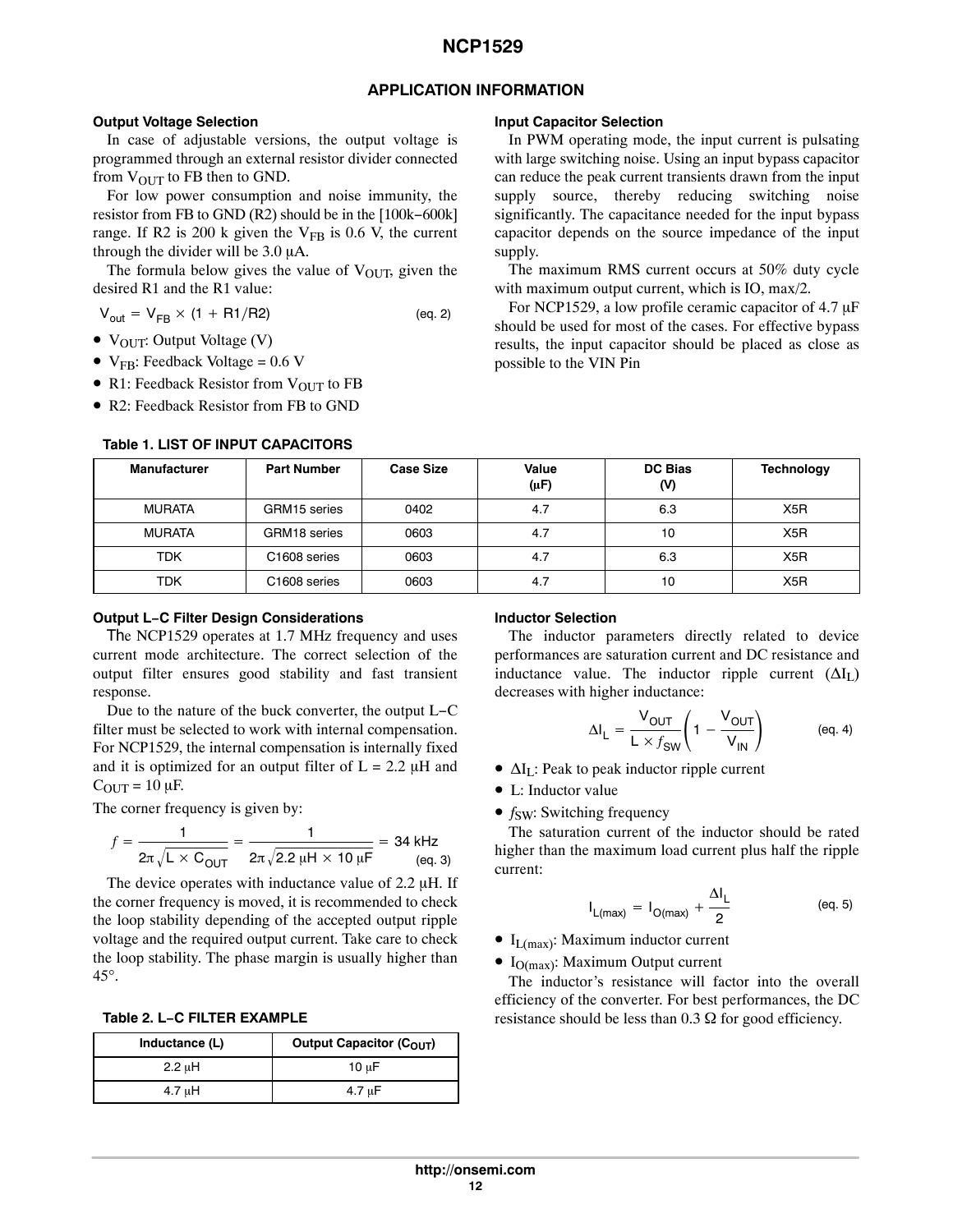| <b>Manufacturer</b> | <b>Part Number</b> | Case<br>Size<br>(mm) | Height<br>Max<br>(mm) | L<br>$(\mu H)$ | <b>DCR</b><br>Typ<br>(Ω) | <b>DCR</b><br>Max<br>(Ω) | Rated<br>Current (mA)<br>Inductance<br><b>Drop</b> | Rated<br>Current (mA)<br>Temperature<br><b>Drop</b> | <b>Structure</b> |
|---------------------|--------------------|----------------------|-----------------------|----------------|--------------------------|--------------------------|----------------------------------------------------|-----------------------------------------------------|------------------|
| <b>COILCRAFT</b>    | DO1605T-222        | $5.5 \times 4.2$     | 1.8                   | 2.2            | <b>NA</b>                | 0.070                    | 1800 (-10%)                                        | 1700 (+40°C)                                        | Wire Wound       |
| <b>COILCRAFT</b>    | EPL3015-222        | $3.0 \times 3.0$     | 1.5                   | 2.2            | 0.082                    | 0.094                    | 1600 (-30%)                                        | 2000 $(+40^{\circ}C)$                               | Wire Wound       |
| <b>COILCRAFT</b>    | EPL2014-222        | $2.0 \times 2.0$     | 1.4                   | 2.2            | 0.120                    | 0.132                    | 1300 (-30%)                                        | 1810 $(+40^{\circ}C)$                               | Wire Wound       |
| <b>MURATA</b>       | LOM2HPN2R2         | $2.5 \times 2.0$     | 1.0                   | 2.2            | 0.080                    | 0.100                    | <b>NA</b>                                          | 1300 $(+40^{\circ}C)$                               | Multilayer       |
| <b>MURATA</b>       | LQH3NPN2R2         | $3.0 \times 3.0$     | 1.2                   | 2.2            | 0.065                    | 0.085                    | 1150 (-30%)                                        | 1460 (+40°C)                                        | Wire Wound       |
| <b>MURATA</b>       | LQH44PN2R2         | $4.0 \times 4.0$     | 1.8                   | 2.2            | 0.049                    | 0.059                    | 2500 (-30%)                                        | 1800 $(+40^{\circ}C)$                               | Wire Wound       |
| <b>TDK</b>          | MLP2520S2R2L       | $2.5 \times 2.0$     | 1.0                   | 2.2            | 0.080                    | 0.104                    | 1300 (-30%)                                        | <b>NA</b>                                           | Multilayer       |
| <b>TDK</b>          | VLS252010T2R2      | $2.0 \times 1.6$     | 1.2                   | 2.2            | 0.158                    | 0.190                    | 1400 (-30%)                                        | 1100 (+40°C)                                        | Wire Wound       |
| <b>WURTH ELEC</b>   | 744 029 002        | $2.8 \times 2.8$     | 1.35                  | 2.2            | 0.088                    | 0.105                    | 1150 (-35%)                                        | 1700 (+40°C)                                        | Wire Wound       |

### **Table 3. LIST OF INDUCTORS**

### **Output Capacitor Selection**

Selecting the proper output capacitor is based on the desired output ripple voltage. Ceramic capacitors with low ESR values will have the lowest output ripple voltage and are strongly recommended. The output capacitor requires either an X7R or X5R dielectric.

The output ripple voltage in PWM mode is given by:

$$
\Delta V_{\text{OUT}} = \Delta I_{L} \times \left(\frac{1}{4 \times f_{\text{SW}} \times C_{\text{OUT}}} + \text{ESR}\right) \quad \text{(eq. 6)}
$$

## **Table 4. LIST OF OUTPUT CAPACITORS**

| <b>Manufacturer</b> | <b>Part Number</b>       | <b>Case Size</b> | Value<br>(µF) | <b>DC Bias</b><br>(V) | <b>Technology</b> |
|---------------------|--------------------------|------------------|---------------|-----------------------|-------------------|
| <b>MURATA</b>       | GRM15 series             | 0402             | 4.7           | 6.3                   | X <sub>5</sub> R  |
| <b>MURATA</b>       | GRM18 series             | 0603             | 4.7           | 10                    | X <sub>5</sub> R  |
| <b>MURATA</b>       | GRM18 series             | 0603             | 10            | 6.3                   | X <sub>5</sub> R  |
| <b>TDK</b>          | C <sub>1608</sub> series | 0603             | 4.7           | 6.3                   | X <sub>5</sub> R  |
| <b>TDK</b>          | C <sub>1608</sub> series | 0603             | 4.7           | 10                    | X <sub>5</sub> R  |
| <b>TDK</b>          | C <sub>1608</sub> series | 0603             | 10            | 6.3                   | X <sub>5</sub> R  |

### **Feed−Forward Capacitor Selection (Adjustable Only)**

The feed-forward capacitor sets the feedback loop response and acts on soft-start time. A minimum 18 pF feed-forward capacitor is needed to ensure loop stability.

Having feed-forward capacitor of 1 nF or higher can increase soft−start time and reduce inrush current. Choose a small ceramic capacitor X7R or X5R or COG dielectric.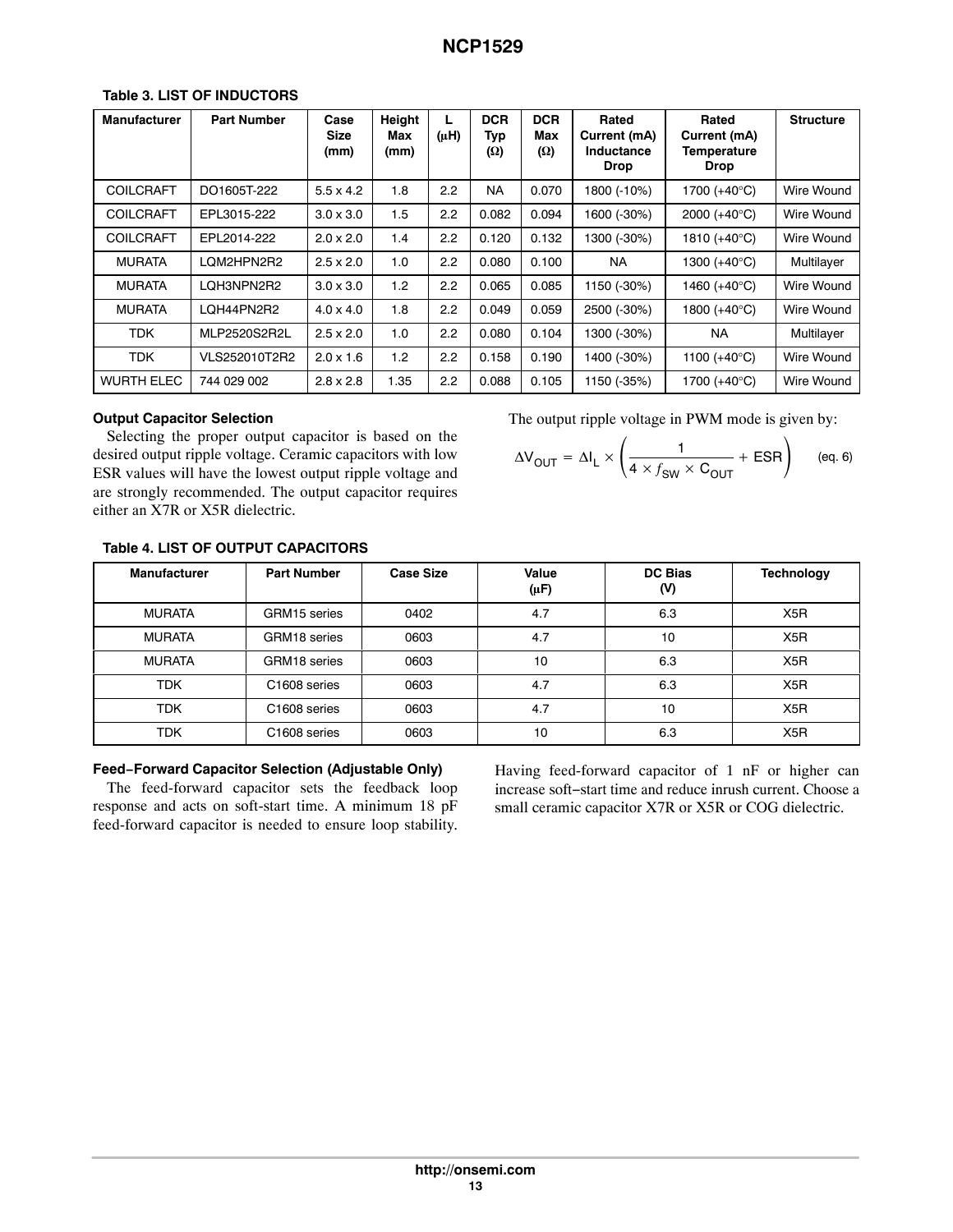### **LAYOUT CONSIDERATIONS**

### <span id="page-13-0"></span>**Electrical Layout Considerations**

Implementing a high frequency DC−DC converter requires respect of some rules to get a powerful portable application. Good layout is key to prevent switching regulators to generate noise to application and to themselves.

Electrical layout guide lines are:

- Use short and large traces when large amount of current is flowing.
- Keep the same ground reference for input and output capacitors to minimize the loop formed by high current path from the battery to the ground plane.
- Isolate feedback pin from the switching pin and the current loop to protect against any external parasitic signal coupling. Add a feed−forward capacitor between VOUT and FB which adds a zero to the loop and participates to the good loop stability. A 18 pF

![](_page_13_Figure_8.jpeg)

**Figure 30. TSOP−5 Recommended Board Layout Figure 31. UDFN6 Recommended Board Layout**

capacitor is recommended to meet compensation requirements.

A four layer PCB with a ground plane and a power plane will help NCP1529 noise immunity and loop stability.

### **Thermal Layout Considerations**

High power dissipation in small package leads to thermal consideration such as:

- $\bullet$  Enlarge  $V_{IN}$  trace and added several vias connected to power plane.
- Connect GND pin to top plane.
- Join top, bottom and each ground plane together using several free vias in order to increase radiator size.

For high ambient temperature and high power dissipation requirements, UDFN6 package using exposed pad connected to main radiator is recommended. Refer to Notes 7, 8, and 9.

![](_page_13_Figure_18.jpeg)

### **ORDERING INFORMATION**

| <b>Device</b>   | <b>Nominal</b><br><b>Output Voltage</b> | Marking    | Package | Shipping†          |
|-----------------|-----------------------------------------|------------|---------|--------------------|
| NCP1529ASNT1G   | Adj                                     | <b>DXJ</b> | TSOP-5  | 3000 / Tape & Reel |
| NCP1529MUTBG    | Adi                                     |            |         |                    |
| NCP1529MU12TBG  | 1.2V                                    | ТC         | UDFN6   | 3000 / Tape & Reel |
| NCP1529MU135TBG | 1.35 V                                  | <b>RC</b>  |         |                    |

†For information on tape and reel specifications, including part orientation and tape sizes, please refer to our Tape and Reel Packaging Specifications Brochure, BRD8011/D.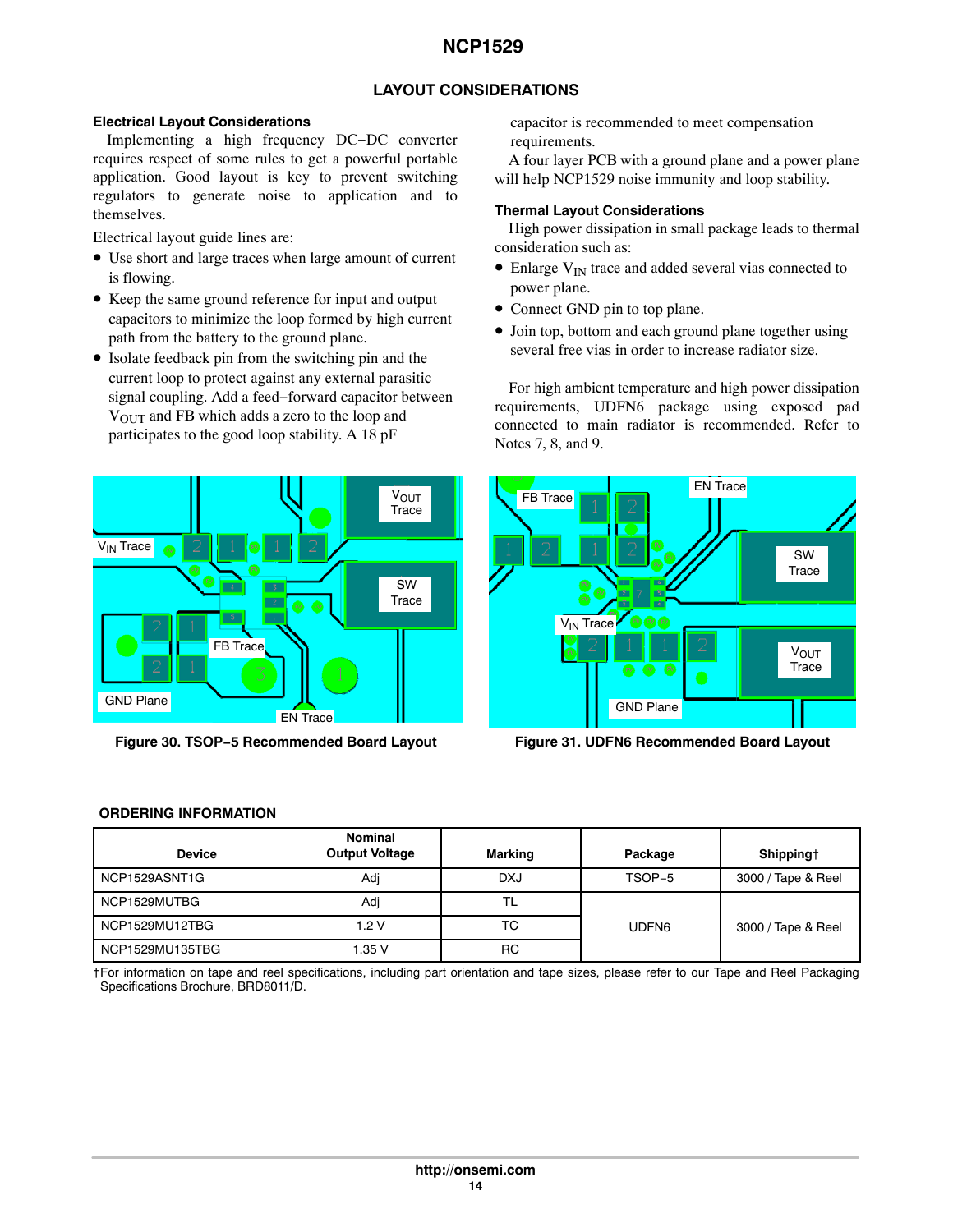### **PACKAGE DIMENSIONS**

**TSOP−5** CASE 483−02 ISSUE G

![](_page_14_Figure_3.jpeg)

**T**

![](_page_14_Figure_4.jpeg)

![](_page_14_Figure_5.jpeg)

- NOTES: 1. DIMENSIONING AND TOLERANCING PER
- ASME Y14.5M, 1994.<br>2. CONTROLLING DIMENSION: MILLIMETERS.<br>3. MAXIMUM LEAD THICKNESS INCLUDES<br>LEAD FINISH THICKNESS. MINIMUM LEAD<br>THICKNESS IS THE MINIMUM THICKNESS
- OF BASE MATERIAL. 4. DIMENSIONS A AND B DO NOT INCLUDE MOLD FLASH, PROTRUSIONS, OR GATE BURRS.
- 5. OPTIONAL CONSTRUCTION: AN<br>ADDITIONAL TRIMMED LEAD IS ALLOWED<br>IN THIS LOCATION. TRIMMED LEAD NOT TO<br>EXTEND MORE THAN 0.2 FROM BODY.

|            | <b>MILLIMETERS</b> |              |  |  |  |
|------------|--------------------|--------------|--|--|--|
| <b>DIM</b> | MIN                | <b>MAX</b>   |  |  |  |
| А          | 3.00 BSC           |              |  |  |  |
| в          | 1.50 BSC           |              |  |  |  |
| с          | 0.90               | 1.10         |  |  |  |
| D          | 0.25<br>0.50       |              |  |  |  |
| G          |                    | 0.95 BSC     |  |  |  |
| н          | 0.01               | 0.10         |  |  |  |
| J          | 0.10               | 0.26         |  |  |  |
| ĸ          | 0.20               | 0.60         |  |  |  |
| L          | 1.25               | 1.55         |  |  |  |
|            | n 。                | $10^{\circ}$ |  |  |  |
| s          | 2.50               | 3.00         |  |  |  |

**SOLDERING FOOTPRINT\***

![](_page_14_Figure_13.jpeg)

\*For additional information on our Pb−Free strategy and soldering details, please download the ON Semiconductor Soldering and Mounting Techniques Reference Manual, SOLDERRM/D.